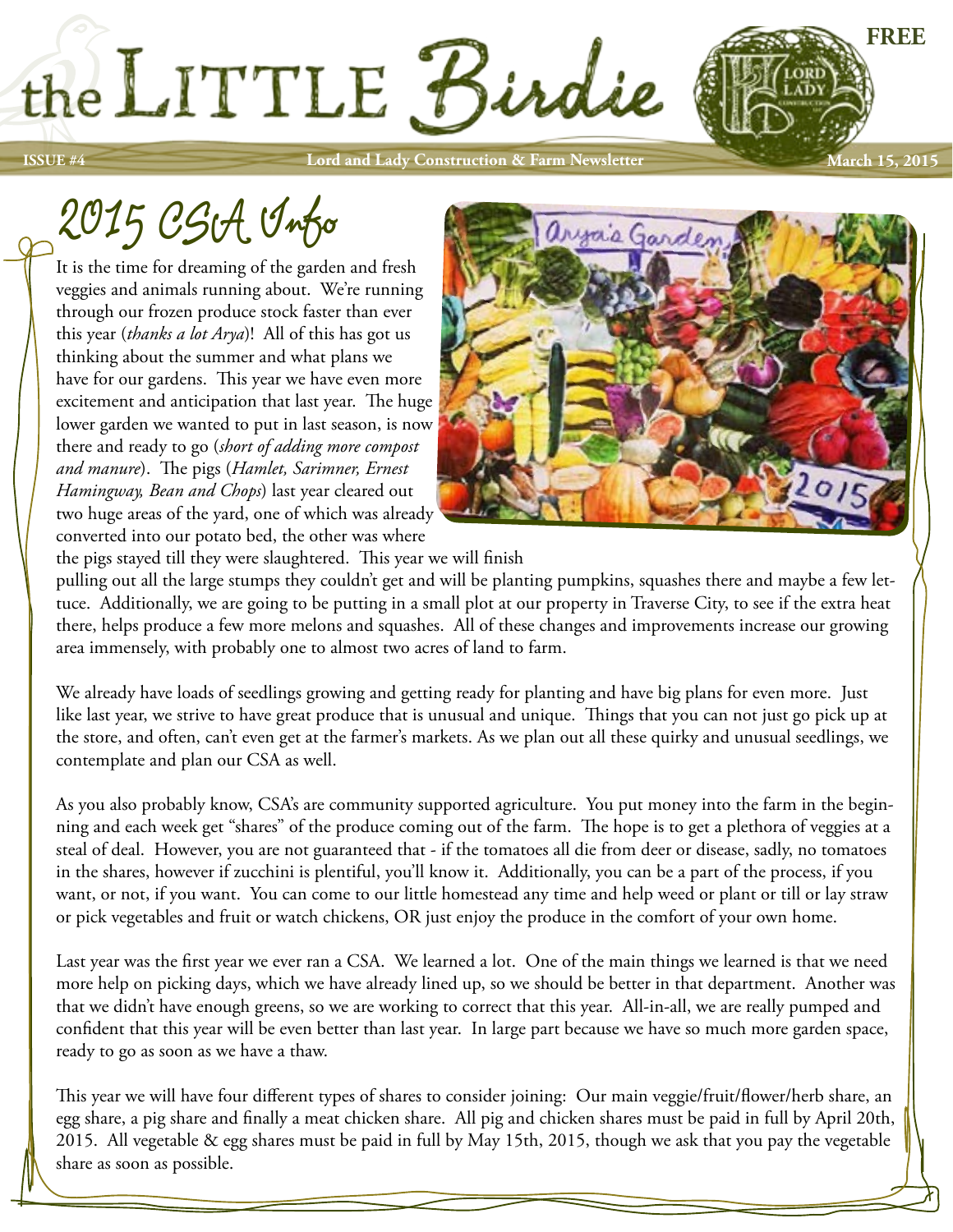Last year we raised Old Spotty Gloucestershire pigs, which is a rarer breed from England that is known for being extremely tasty. We are hoping to get the same breed again this year. Your investment is for us to raise your pig to the age of slaughter (*about six months*). In addition to your financial investment, we ask that you bring as much scrap food as possible, and come to help clean out the pig run at least every other week (*if you can not do this, it does not eliminate the possibility of raising an animal, but may need further arrangements, please contact us if this is your problem*). We are willing to let folks do half-shares for half-price, but keep in mind that means you will only get half the animal and the other half will be assigned to someone else. If you do a half-share, you will not get to name your pig. Some pork (*hams, sausages and bacons*) can be ordered once the pigs are slaughtered, but will be at least \$10 per pound.

We don't really get a choice whether we have males or females, but all males are castrated. We hope for males, as they get bigger. This year, we raised the pigs till mid-November and they each weighed from 525-600 pounds. Once slaughtered that left us with about 455-500 pounds of meat per animal, which if you do the math, breaks down to about \$1.50 per pound, for organic, gmo-free, free range happy pigs. You CAN NOT beat that price.

There are a few things to keep in mind, if you are considering this endeavor:

**1) The main one being, you are responsible for the slaughter of your animal.** This means that you either need to book a date with a slaughterhouse, or coordinate with us, that you are going to help slaughter your pig with us. Either option is going to incur some additional cost.

**2) The second is, that a whole pig, despite its size, still only will have two racks of ribs (***if you want that cut and don't want bone in pork chops***), and two tenderloins, and two pork loins, etc.** So, if what you really want is 100 pounds of ribs, or 20 pounds of tenderloins, you unfortunately, probably just need to go buy that, because you're not going to get that with one or even two pigs. I guess we're just saying, be sure you've thought through why you're doing it and

I am not sure on the costs involved in sending your pig out for slaughter, but could get the info from our friend who did that with their pigs last year. If you go this route, you will have the cost to the slaughterhouse for the slaughter and the processing of your pig. You do get to pick the cuts you want them to do. You will need to get an animal trailer for transporting the pig to the slaughterhouse and you will be responsible for getting your pigs into the trailer, which will be a difficult chore (*this is a certainty*).

We personally prefer slaughtering our animals ourselves, it eliminates the fear they feel when traveling, and we can ensure that they are taken immediately and without the awareness that other animals have met the same fate. You also can be certain that the meat you are getting back, is ALL your pig and no one else's. You can control how your meat is processed and you can also keep all the cuts and pieces you want (*even the blood*), and with a slaughterhouse, there are many cuts they are legally not allowed to give back to you (*like the blood and lungs*). However, slaughtering a pig is a lot of work, and a lot of time. It will take an entire day for the slaughter and break down and will take another week to month to get it all processed. If you choose to have us help you slaughter your own pig, we would charge \$150 for two of us to help you through and do the work with you, but you would need to provide two people to help as well. We will help you break down the animal

## **Pig Shares - Arriving Early May, Slaughter Mid-November - \$750 per pig + Slaughter Fee**

Produce & eggs will be picked on Fridays. There will be four options for pickup/delivery:

- 1. Fridays 5-7pm Our Homestead in Northport
- 2. Saturdays 9-1pm Suttons Bay Market Piedmontese Beef Booth
- 3. Saturdays 10-3pm Delivery at your home additional \$5 charge per week
- 4. Mondays 9-6pm Imagine Health in Traverse City produce won't be as fresh as we will still be picking on Fridays





into whatever cuts you want and will supply you with recipes and instructions for curing your meats and making sausages.

what you really want out of it. (*NOTE: if you want bacon, you will get a lot of that, pigs have a lot of "bacon" on them, per pig, we probably got at least 70 lbs*).

**3) 500 pounds of meat is a lot of meat.** You will need a whole freezer to store it. We kept two pigs last year and we filled a medium-large chest freezer and a medium sized stand-up freezer. You are welcome to come look at our freezers before you make a decision, but be sure to keep in mind, that you will need the proper storage space by the time mid-November rolls around.

**4) Your pig, could die, before you take it to slaughter.** Obviously, this is a worst case scenario, but you have to understand that it is possible. Raising an animal does not involve the most security. Our area has coyotes and bears, bobcats, a cougar and probably more. Last year our pigs broke down their fence and were all the way on Plum Lane and in the swamp before we knew they'd done it. Thankfully, we got them all back, but we might not have. After that lesson, we improved fencing and changed some things, hoping that we've learned our lesson, but you can never be sure. Things can happen. If you decide to go with a pig share, you are unfortunately also taking on the risk that the animal could die before you get to put it in your freezer. This has to be something that you could accept and deal with. If this happened, we would not be able to refund your investment, because we will have already invested in your animal.

After all that being said, let me say that our pork from Hamlet and Sarimner last year, is by far, hands down, the best pork we have ever had in our lives. It does not compare, not even a little bit, to pork that we've purchased, even from organic local farms. We don't ever want to go back to eating bacon from another farm's pig again. It's a whole other level. And it has been an amazing experience, from raising to slaughter to processing, despite the fact that raising them is very hard work.

## **HALF PIG AVAILABLE**

Laura's sister, Paula, is only looking to raise a half pig this year (*a whole pig is just too much meat for her family*). Since you can't actually raise half a pig, this means she needs to find a partner to raise the other half of the pig with her.

The cost would therefore be \$375 for the pig and then \$75 for slaughter + one person to help. This means your cost would only be \$450 for probably around 225-275 pounds of organic pork!

If you or someone you know is interested, contact us, *Email Laura@LordandLadyConstruction.com or call/text (231)218-3612.*

## **LOOKING FOR SLOP**

Last year, we got food compost from Oryana, The Soup Cup, and local friends and family. Despite getting bags of it often, the pigs would chow through it faster than you could pour it in their trough. Therefore, we are looking for additional sources. If you know of someone or somewhere that would have food waste, dry corn, picked weeds, or some other consumable, please let us know (*pigs eat pretty much anything*). Especially if it is easily picked up. And if you have some yourself, but not enough all at once, you can always put it in a ziploc bag and freeze it until you see us next. Our pigs will thank you and if you get us a substantial hook-up we might share some bacon!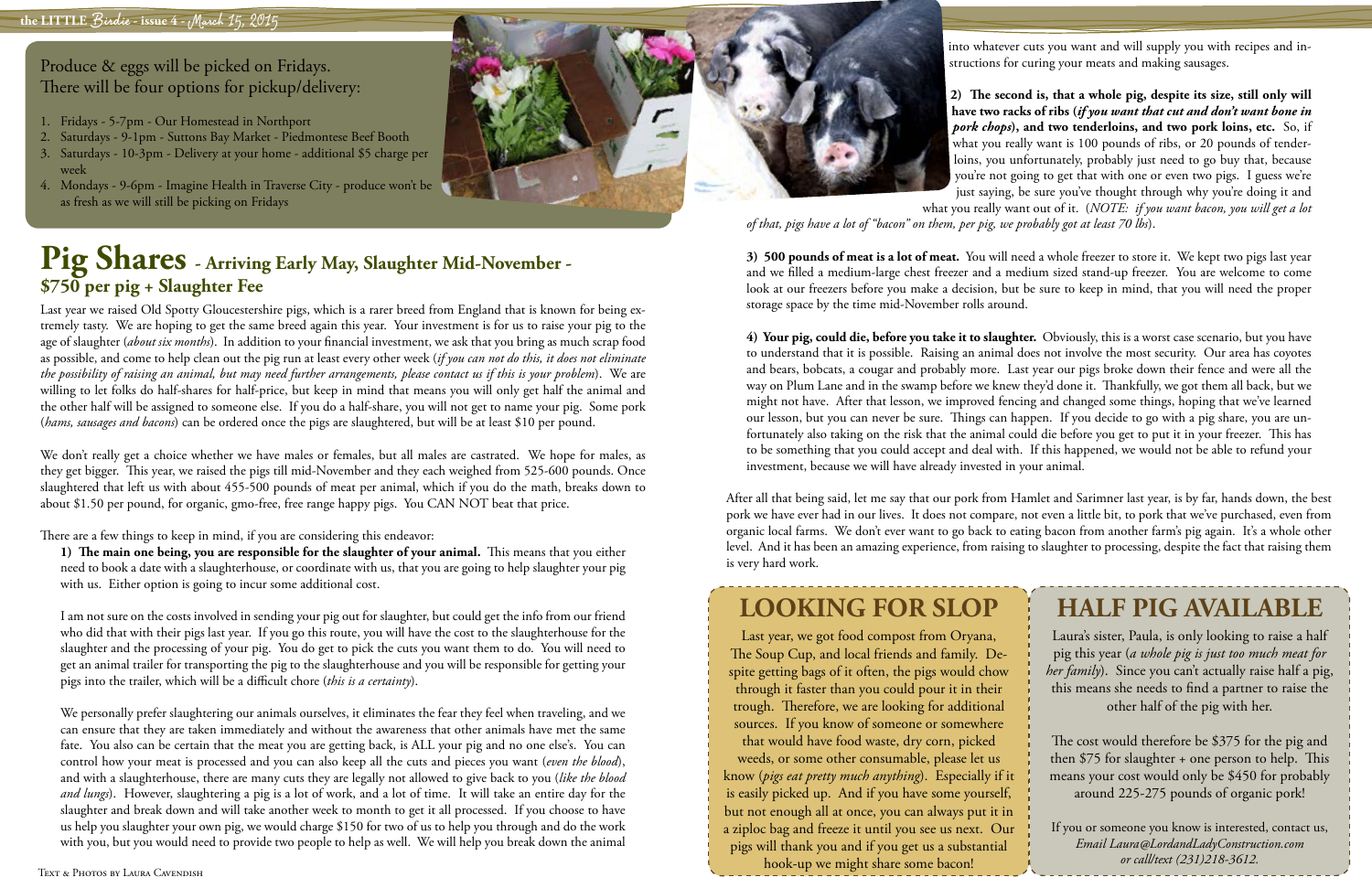### **the LITTLE** Birdie **- issue 4 -** March 15, 2015

## Elephant Head Amaranth (*and other ama*-<br>Egg Shares - June 5- October 16 (20 weeks) - \$120

## **Vegetable/Fruit/Flower/Herb Share -**

**Every Week - June 5- October 16 (***20 weeks***) - \$540 Every Other Week - June 5- October 16 (***10 weeks***) - \$290 Every Four Weeks - - June 5- October 16 (***5 weeks***) - \$160**

*Boxes can be ordered on a per week basis and paid at that time, but we must know by Friday at 9am at the latest for that week's box. If you order on a per week basis we will be charging \$35 per box.* 

Each week we work to have a newsletter listing the produce you'll find in your box, as well as recipes or ideas for many of the unusual items. Because we do not yet have a greenhouse (*hopefully that will change this year*), we will not have a lot of "normal" produce until at least mid-June, but the boxes will still be very full and complete. We get seeds from a variety of sources, Rare Seeds, Johnny Select Seeds, Burpee, Seed Savers Exchange, Southern Seed Exchange and a few others. All the seeds we use are organic and test GMO free. We never use any chemical pesticides, just good compost, weeding and organic remedies to pest problems.

Read on for a list of some of the different variety we're hoping for, along with some fun tidbits that I find absolutely fascinating!

### **Flowers:**

**Lilacs, Poppies, Daisies, Wildflowers, Peonies, Tiger Eye Sunflowers, Lily of the Valley, Double Mock Orange, Dara Flowering Carrot, Honeysuckle, Summer Gown Nasturtium & more, Marigolds,** 



One Dozen eggs per week. We have a multitude of rare chickens. This year we will be able to add our Olive Egger eggs to the mixed selection, so in addition to our rainbow of eggs (white, off-white, teal, pale blue, pale green, peach, dark brown, orange, speckled and more) we will have very dark olive green eggs. For those who have tried our eggs, you know there is very little comparison to store bought, or even other farmers eggs. We feed our chickens all organic feed, lots of organic food scraps, they free range all day and lots of gmo-free organic corn. This results in eggs with very rich dark orange yolks.

Please keep in mind, that by joining this share you are helping support or girls, but



also understand that you are joining with us in the inherent risk of raising animals and having a farm. Therefore, if we have a catastrophe and loose birds, or they have issues and don't lay eggs, you may miss out on eggs, and that is all part of the deal. We will always work to make up any missed eggs in the following weeks deliveries, but sometimes nature will get the better of us.

*Eggs can be ordered on a per week basis and paid at that time, however, last year we rarely had extras available. If you order on a per week basis we will be charging \$7 per dozen, which is what we will be selling them for at market this year.* 

**Thai Red Roselle:** A valuable plant for making cranberry-flavored bright red beverages, jelly, pie and tea. Much grown in Asia and the mideast as the flavor is wonderful. A tasty sauce can be made by boiling and sweetening the fleshy calyxes; the leaves are also used to make a drink. The entire plant of this Hibiscus is red and very beautiful. Citrus-flavored flowers are delicious on frozen deserts. This plant has too many uses to name. Seeds collected in Thailand.

### **Lettuces/Chard/Spinach/Celtuce:**

*ranths*): This heirloom was brought to the USA from Germany in the 1880's and so named because the huge flower heads often take on the appearance of an elephant's trunk. The 3- to 5-foot plants produce flowers that are deep reddish-purple in color. A striking variety that is among the most unique of amaranths. **Potatoes (***we have a rough history with sweet potatoes, but we've done a lot of research over the winter and have higher hopes this year***): Beauregard Sweet Potatoes, Gold Rush, Elba, Red Pontiac, Stampede Jerusalem Artichokes, Kennebec, Okinawan Purple Sweet Potato, Molokai Purple Sweet Potato:** 

sound mixed up but that's a good thing because "Flashy Butter Oak" combines superior taste, tex-

taste is mild, juicy and sweet.

**Strawberry Spinach:** An old-fashioned plant that dates to 1600 in Europe. This curious plant produces greens that are picked and cooked like spinach, but it also produces attractive, red berries that are bland in flavor. These add a nice touch to fruit salads. Easy-to-grow plants are similar to "Lamb's Quarters", a wild relative. Found and saved from a monastery garden.

**Nettles, Lambsquarter, Red Romaine, Red Kitten spinach, Five star lettuce mix, Bright lights chard, Wasabi arugula (***Arya picked this specifically***), Watercress, Spring Tower Chinese Celtuce, Garden Cress, Pepper cress, Flamingo Pink Chard, Oriole Orange Chard, Perpetual spinach, Verde de Taglio, Wonder Wok Mix, Corn Salad Dutch, Black Mustard Greens, Jiu Tou Niao Mustard, Rossa Di Treviso Radicchio, Rossa di Verona Radicchio, Sugar Loaf Chicory, Italiko Rosso Dandelion, Rocky Top Lettuce, Siamese Dragon Stir Fry Mix, Giant Noble Spinach, Red Malabar Spinach, Amsterdam Prickly Seeded Spinach, Merlot Lettuce, French Dandelion, Ice Queen Lettuce (***Laura is really excited about organic iceberg lettuce***) Flashy Butter Oak Lettuce:** Here's a newer lettuce introduction that combines crimson-red carbohydrate, iron and calcium. A so called "lost crop" of Africa that in fact is of immense value today! Thrives in hot and fairly dry conditions. Requires 6 months of warm to hot growing conditions to yield mature tubers; in most of the nation we recommend starting plants indoors in containers and setting outdoors after weather has warmed in late spring. **Yacon:** Here's a delicious and unusual South American relative of Dahlia and Jerusalem Artichoke. Sweet-potato-like tubers weigh up to 3 lbs and are produced in 3-5 months from planting. Yacon plants reach 4-5 feet in height, and occasionally bloom, bearing small yellow daisies. The flavor is like a crisp apple combined with Asian pear. The roots contain inulin (*may be useful to* 



Purple-fleshed type that is a locally-developed, signature type on the islands, but seldom offered elsewhere. Much higher in antioxidants than orange-fleshed types. Very sweet-fleshed and creamy, with overtones of chestnut in the flavor. Perfect as-is when baked or roasted, needing no further adorn-

splashes with the leaf form of apple-green oakleaf lettuce, and a butter-cos lettuce habit! It might *diabetics*), and possess anti-oxidant and pro-biotic qualities.



**African Potato Mint:** Also known as Kaffir Potato. This mint relative is grown for its potato-like tuber. These tubers can get very large, up to 4 lbs., are very high in protein,

ture and form—truly at the forefront of today's open-pollinated breeding. The texture is silky, the **Alligator, Spaghetti, Red Kuri, Delicata, Dill's Atlantic Giant Pumpkin, Japanese Pie, Juane Gros De Paris, Kakai, Long Island Cheese, Marina Di Chioggia, Melonette Jaspee de Vendee, Miranda, Sweet Dumpling, Winter Luxury Pie, Green Egg, Cupcake, Serpente di Sicilia Edible Gourd, Tambuli Edible Gourd, Mayo Bule Gourd, Black Futsu, Big Max, Galeux D'Eysines, Australian Butter, Baby Green Hubbard, Howden, Boston Marrow, Candy Roaster, Canada Crookneck, Cream of the Crop, Lemon, White Scallop, Ronde De Nice, Lebanese White Bush Marrow, Early Golden Crookneck, Odessa, Green Bush Vegetable Marrow,** 





### **Squashes:**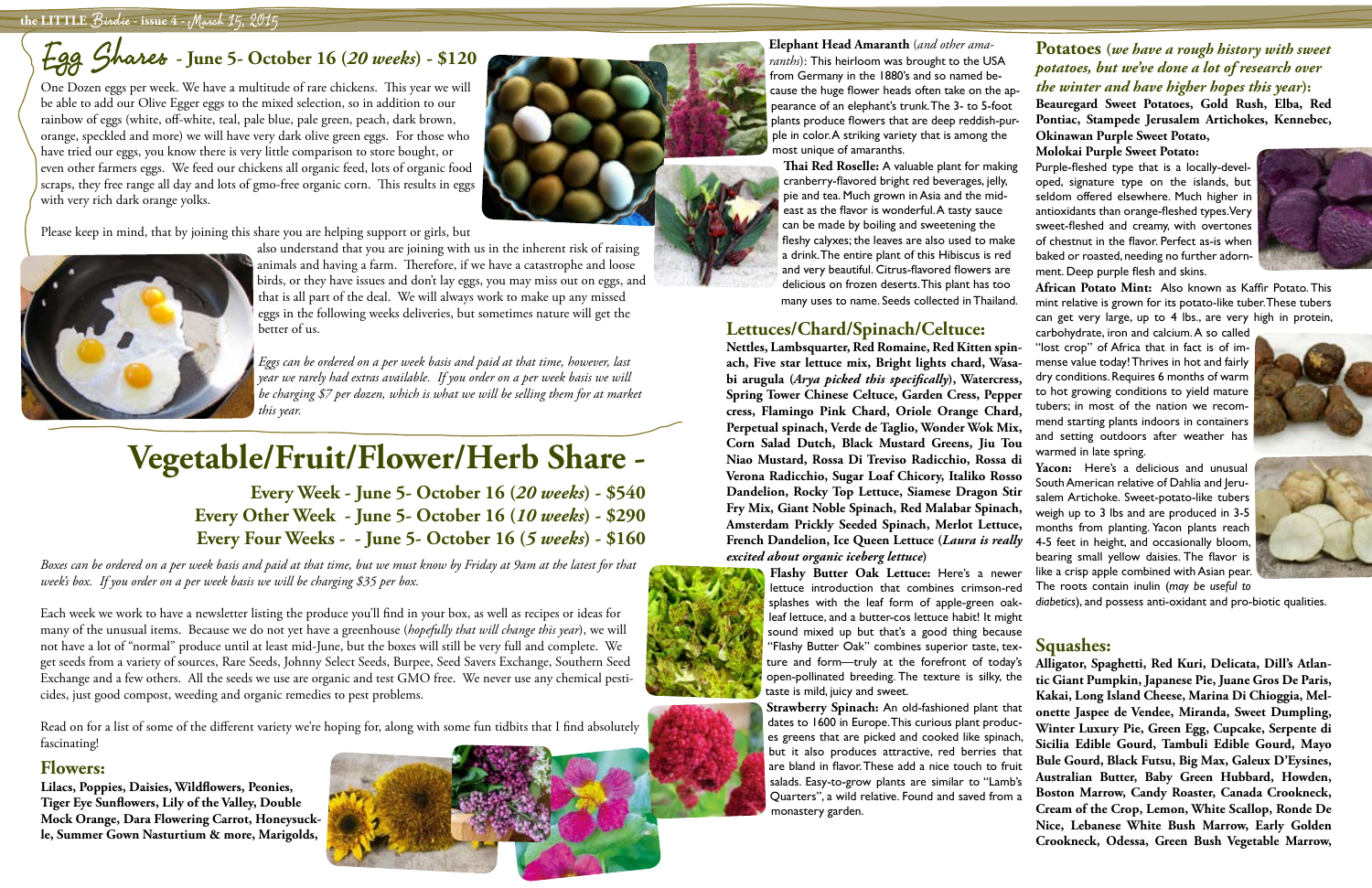### **the LITTLE** Birdie **- issue 4 -** March 15, 2015

**Tatume, Honey Boat Delicata, Ambar, Blue Hokkaido, Luffa Gourd:** Burpee's 1888 catalogue said, "A natural dishcloth, and a most admirable one. Many ladies prefer



this dishcloth. The fruit grow about 2', and the vine is very ornamental, producing clusters of yellow blossoms, in pleasing contrast with the silvery-shaded, dark green foliage. In the North this variety requires starting in a hotbed. The dried interiors of these gourds have already become an article of commerce; grown in Florida, they are sold by Philadelphia

and NY druggists."

**Zucchino Rampicante:** The famous Italian heirloom vining zucchini and pumpkin; long slender 15-inch fruit have a



flat bulb at the bottom. They are one of the best eating summer squash: very tender, mild and sweet tasting. The flavor is superb! This squash is also great as winter squash. The Italians use it for stuffing in gnocchi and ravioli; the flesh is rich and flavorful, great for baking and pies! The mature fruit grow very long.

**Kakai Squash:** Kakai's completely hullless seeds are superb for roasting! Slightly oblate, delicately ribbed fruits are an unusual shade of yellow-orange, mottled here and there in dark green to virtually black. Simply scoop the seeds out of the 5- to 8-pound pumpkins, rinse, salt if desired, and roast in the oven until slightly browned. Semi-bush plants are compact and great for smaller gardens.

**Hawaiian Dance Mask Gourd:** Uniquely-shaped fruits like a large flat bottom pear, about 10 inches tall and around 8 inches across at the base. Hawaiians used the gourd to make ritual helmets or "makini" prior to European contact. The small end of the gourd was removed, the large end hollowed out, eye

lime-green Jell-O. The fruit has a sour-sweet, banana-lime-tropical fruit taste and is good juiced. This fruit is appearing regularly in U.S. markets. Native to Africa, it is hardy and easy to grow; can be grown just about anywhere you can grow melons. Beautiful vine and fruit! Tiny seed.

openings cut, and the entire piece was decorated with fern fronds or sedge grass and white streamers. Each item had ritual significance, as the masks were worn at Makahiki, the annual festival honoring Lono, the deity of fertility and harvest. Could there be a better symbol for nature's abundance than gourds?

**Gelber Englishcher Custard:** Clear lemon-yellow fruits are a patty-pan type, but with a bizarre twist. Fruits are odd-



ly flat- tened—impossible to describe. Productive bush plants yield over a long season if kept picked. Recommended for cooler climates like the Pacific Northwest. This unique variety originated in Gatersleben, Germany. Described in Amy Goldman's book "The Compleat Squash."

### **Melons (***WM = Watermelon***):**

**Pepino, Snow Leopard Honeydew, San Juan, Serenade, Sweet Granite, Ali Baba Wm, Blacktail Mountain Wm, Colorado Preserving Wm, Early Moonbeam Wm, Orange Flesh Tendersweet, Kleckley's Sweet Wm, Golden Midget Wm, Orangeglo Wm, Long Ex Snake, Cream of Saskatchewan Wm, Jubilee Wm, Vert Grimpant, Green Skin Bittermelon, Muskateer, Ananas D'Amerique A Chair Verte, Green Nutmeg, Emerald Gem, Old Time Tennesee, Mother Mary's Pie, Cassabanana Melecoton, Amarillo Oro, Boule d'Or, Noir de Carmes, Hero of Lockinge, Sakata's Sweet, Metki Painted Serpent, Metki White Serpent, Mango, Thai Golden Round, Rich Sweetness 132, Apple, Bateekh Samara,** 

**Sweet Dakota Rose Watermelon:** One of the best-tasting and most reliable watermelon varieties! Striped fruits are nearly round and weigh in at 8-15 lbs. Superior flavor, sunburn resistant, and has very few seeds. Thin, firm rind makes it an excellent keeper! Developed decades ago by North Dakota farmer David Podoll, who stabilized a cross between Early Canada and Black Diamond.

**African Horned Cucumber:** Very unusual fruit with spiny "horns." The green-yellow skin turns a bright deep orange when ready to harvest, and the pulp resembles

**White Wonder Watermelon:** Beautiful, snow-white flesh is so pale it's almost transparent! The flavor is unique, fruity, and so delicious. White-fleshed watermelons were common in the 1800's, but due to corporate agriculture, these genetic treasures are about to be lost. That is a shame, as white-fleshed varieties date back hundreds of years and were developed in Africa from wild strains. This early variety is not for shipping as it cracks easily, but you will enjoy its unique crispness, fresh from the garden.

**Metki Dark Green Serpent:** An ancient heirloom in-

troduced from Armenia into Italy as far back as the 1400's. It is a melon but is used like a cucumber. Picked small (*18 inches or less*), it is very mild and tasty, but the fruits can grow to over 3 feet long! Easy to grow and good yields; it should be planted in more gardens.



**Prescott Fond Blanc:** The most unique and beautiful French melon we sell! The fruit is 4-9

### **Cucumbers:**

**Lillie Mae's Little White, Suyo Long, Salt & Pepper, Northern Pickling, Fresh Pickles, Summer Dance, Mexican Sour Gherkin, Crystal Apple, Hmong Red,** 



lbs., very flattened and ribbed, with warts and bumps. Melons have grey/green skin turning straw color; flesh is salmon-orange. Once one of the best known melons, it was mentioned in the 1860's, but it likely is much older. The flavor is very rich if picked at perfection, and the fragrance is heavenly. This is a favorite melon of many seed collectors; almost unheard of in this country. **Banana:** Banana-shaped fruit with smooth yellow skin and sweet, spicy salmon flesh. 16-24 **Large Green Lentil, Large Red Lentil, Cannellini, Tongues of Fire, Christmas Pole Lima, Dixie Speckled Butterpea, Henderson's Bush Lima, Kind of the Garden Lima, Barnside Sweet, Golden Sunshine, Painted Lady, Chinese Green Noodle, Chinese Mosaic Long, Taiwan Black Seeded Long, Clay Cowpea, California Blackeye Cowpea, Rice Cowpea, Monkey Tail Cowpea (***Arya's Pick***), Mammoth Melting Sugar Snow Pea, Sugar Snap Pea, Sugar Ann Snap Pea, Corne De Belier Snow Pea, Carouby De Maussane Snow Pea, Ozark** 



Sikkim. Fat, large fruit can reach several pounds in size. The ripe fruit is a unique rusty red color and is good eaten cooked or raw. In Asia, cucumbers are often stir-fried and are quite tasty. This variety is grown in the Himalayas of Sikkim and Nepal. Sir Joseph Hooker first discovered it in the eastern Himalayas in 1848. Here is part of what he wrote about

inches long, 5-8 lbs. It was listed in 1885 by J. H. Gregory's Catalogue, which said, "When ripe it reminds one of a large, overgrown banana... It smells like one, having a remarkably powerful and delicious fragrance." This is seed collectors all- time favorites, being very sweet. **Razorback Cowpea, Maestro Pea, Asian Winged:** This is one of the most unique beans; it produces delicious pods with four winged edges, the leaves are cooked like spinach and the roots have a delicious, nutty flavor. This high-protein bean is an excellent crop and is so useful in the kitchen. Was featured in Mother Earth News.

**Dragon's Egg:** Beautiful cream-colored fruit are about the size and shape of a large egg! Mild, bitter-free and sweet-tast-

> ing, this little cucumber set massive yields in our gardens. So fun to grow, and very unique-looking; great for children and all who like delicious cucumbers. We were sent this new favorite by Reinhard Kraft, a German seed collector, but this heirloom originated in Croatia.



 $\leftrightarrow$  02

**Telegraph Improved:** Smooth, straight, dark-green fruit, 18" long. Flesh is very crisp, tender and mild; superb flavor. This is an excellent English heirloom variety, introduced around 1897. Sikkim: The historic cucumber of **Tongues of Fire Bean:** Also known as Horto. Reputedly originated in Tierra del Fuego in South America, but extremely popular in Italy, where cooks like the beans' subtle characteristic of picking up other flavors from a dish. Bush-type plants yield pods of white with flame-like red streaks, making great snaps when very young; beans are light pink with

### **Beans/Peas:**

it: "So abundant were the fruits, that for days together I saw gnawed fruits lying by the natives' paths by the thousands, and every man, woman and child seemed engaged throughout the day in devouring them." a Taiwanese immigrant in the 1970s. RARE!

darker red mottling, reminiscent of the Cranberry Bean. Makes an outstanding baked bean.

**Taiwan Black Seeded Long Bean:**  This is the true "Yard Long" bean, with light green pods 38" long, with black beans. The long vines set heavy yields of these delicious pods that will amaze your friends! Long beans should be lightly fried and not boiled. They have superior flavor to common beans. This variety was collected from



### **Eggplants:**

**Jade Sweet, Rosa Bianca, Traviata, Kermit (***Arya picked this specifically***), Turkish Orange, Bangladeshi Long, Ukranian Beauty, Edirne Purple Striped, Kazakhstan, Korean Red, Early Black Egg,** 

**Mitoyo:** Large fruits are oval to teardrop-shaped and nearly black. Flesh is very tender and sweet, it is even highly recommended for use without

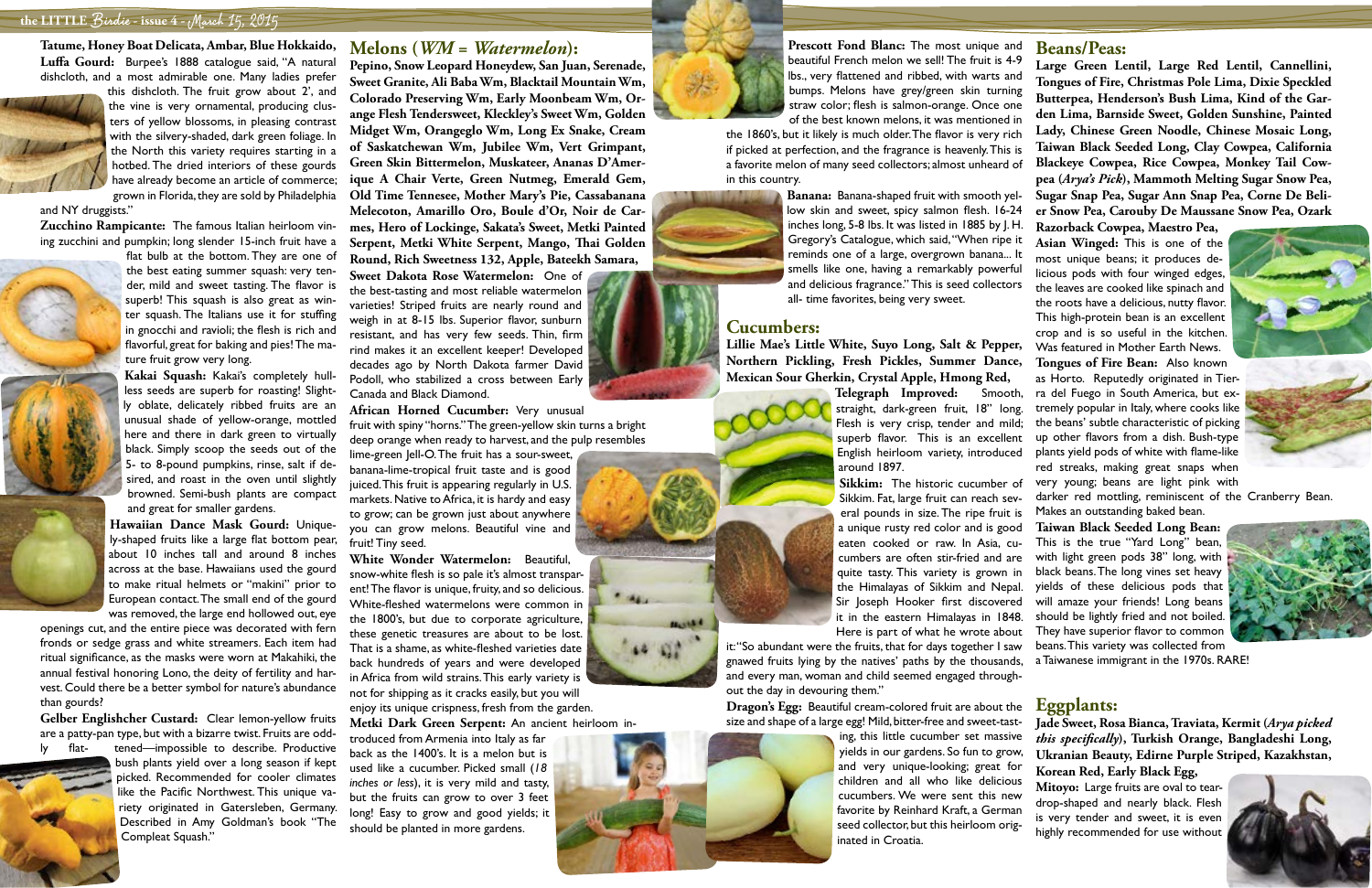### **the LITTLE** Birdie **- issue 4 -** March 15, 2015

cooking! Fruits are also excellent baked or roasted, and are often used in pickling as well in their native Japan, were the variety was originally collected at a local market. Traditionally grown in the Mitoyo and Kanonji areas. One of the best



tasting eggplants we have ever tried. **Thai Yellow Egg:** Famous in Thailand, the egg-sized fruit are picked when they are bright golden-yellow. They are used in many Thai dishes and as a garnish.

**Cambodian Green Giant:** Here is a large, round, flat variety from the kingdom of Cambodia. This was collected in 2004, when Baker Creek Heirloom Seeds were touring this once war torn southeast Asian country. Attractive fruit are pale green with dark green stripes, and are lightly ribbed. This is a very unique color pattern for a large variety. Rare Seeds is one of the first companies to offer varieties from Cambodia, a country with a delicious cuisine that is in danger of being lost. These are great eating, and have a deep, full bodied eggplant flavor.

### **Okra/Peppers/Celery:**

**Emerald Okra, Jing Orange Okra, Eagle Pass Okra, Red Velvet Okra, Jambalaya okra, Tango Celery, Ancho Pepper, Gourmet pepper, Flavorburst Pepper, Yankee Bell Pepper, Big Boss Man Pepper, Sweet Thunderbolt Pepper, Black Hungarian Pepper, Anaheim Pepper, Chinese 5 Color Pepper, Bhut Jolokia (***Ghost Pepper***), Lemon Drop Pepper, Golden Cal Wonder Pepper, Italian Pepperoncini, King of the North Pepper, Bulgarian Ratund Pepper, Friariello Di Napoli Pepper, Sigaretta De Bergamo Pepper, Sheepnose Pimento Pepper, Chervena Chuska Pepper, Midnight Dreams Bell Pepper, Canary Bell Pepper, Giant Prague Celeraic, Tendercrisp Celery, Giant Red Reselection, Beck's** 

**Big Buck Horn Okra,** 

**White Habenero Pepper:** Small bushy plants yield loads of these 1"-2" creamywhite, bullet-shaped fruit. This Caribbean variety is a favorite for its smoky, fruity taste and extreme heat.

**Red Cheese Pepper:** Candy-sweet, round, flat, 3-inch pimento-type peppers that have thick, red flesh; great for stuffing or fresh eating. So good they are almost addictive. Very productive plants. Once used to color cheese.

**Stewart's Zeebest Okra:** This spineless okra produces extra tender, green pods that are round and not ribbed; tasty. Tall, branching plants set heavy yields of this great Louisiana heirloom.

**Peppermint Stick Celery:** This attractive 'candy-striped' variety retains its color even when cooked! Use the spicy stalks fresh or let plants bolt and use the seed as a spice.

### **Brassicas**:

**Skywalker Cauliflower, Belstar Broccoli, Torage No 4 Cabbage, Diablo Brussel Sprouts, Nautic Brussel Sprouts,Waltham Broccoli, Romanesco Italia Broccoli, Purple of Sicily, Snowball Self-Blanching, Aubervilliers Cabbage, Glory of Enkhuizen Cabbage, Greyhound Cabbage, Tatsoi, Sweetheart Lettage Caraflex, Tiger Collards, Dwarf Siberian Kale, Fringed Kale Mix, Superschmelz White Kohlrabi, Morris Heading Collards, Georgia Southern Creole, Vates Collards, Ching Chang Bok Choy, Siamese Dragon Stir Fry Mix,** 

**Scarlett Kale:** A lovely curled "red" kale that produces lots of delicious, frilly leaves and takes on the chill of winter with stride! Pretty in the flower garden or on the plate. Rich in nutrition and flavor.

### **Herbs:**

**Anise, Ginger, Stevia - Sweetest Stevia, Saltwort, Salad Burnett, Papalo, Giant of Italy Parsley, Mountain Mint, Mint, Calypso Cilantro, Amethyst Improved Basil, Sweet Thai Basil, Genovese Basil, Oregano, Multiple varieties of Sage, Lovage, Goldkrone Dill, Zefa Fino Fennel, Common Thyme, Arat (***parsley root***), Goldenseal (***not harvestable for 2 years***), American Ginseng (***not harvestable for 2 years***), Feverfew, Epazote, Staro Chives, Garlic Chives, Common Chives, Vertissimo Chevril, Roman Chamomile, Angelica, Borage, Perfect Skewer Rosemary, French Tarragon, Red Shiso, Green Shiso, Britton, Stevia, Lavendar, Spruce tips, Camellia Sinensis Tea, Rouge d'Alger Cardoon, Saffron Crocus, Pandan, Katuk**

### **Root Vegetables:**

**Salsify - Mammoth Sandwich Island, Black Salsify, Gobo - Japanese Burdock, Mars - Celeraic, Yaya Carrots, Chiko Burdock, Belstar Super Salsify, Red Meat Radish, Nero Tondo Radish, Rover Radishes, Albino Beets, Bull's Blood Beets, Lutz Salad Leaf Beets, Mc-Mardi Gras Radishes, Mokum Carrots, Atomic Red Carrot, Cosmic Purple Carrot, Amarillo Carrot, Joan** 

### **Tomatoes/Tomatillos:**

**Rutabaga, Golden Globe Turnip, Shogoin Turnip, Petrowski Turnip, Boule D'or Turnip, Wilhelmsburgery Rutabaga, Swede Ostgota Rutabaga, Oxheart Carrot, De 18 Jours Radish, Zlata Radish, Chinese Green Luobo Radish, Rat's Tail Radish, Formosa Giant Luo Buo Radish, Saxa 2 Radish, Pusa Asita Black Carrot Corn (***we are usually not very successful with corn, last year we got a few ears and lots of baby ears, but this was an improvement over our typical record***): Oaxacan Green, Golden Bantam, Bedwell's Supreme White Dent**

**Gregor's Favorite Beets:** Old dual-purpose variety is grown for both its leaves and its roots. The leaves are unique: long and narrow, incredibly dark ruby red, with an unusual, silky sheen. The long, cylindrical roots, which can reach 6 inches long, are unusually colored: red, yes, but with overtones toward purple-blue. The dark color translates to increased phytonutirents-- among the highest of any beet variety! This Scottish heirloom, also called Dracena, was until recently almost extinct. **Asparagus/Horseradish/Rhubarb: Precoce d'Argenteuil & Jersey Supreme Asparagus (***may or may not be harvestable this year, just planted last year - typically takes 3 years***), Large Variety of Rhubarbs, Himalayan Rhubarb (***may or may not be harvestable this year, just planted last year - typically takes 2 years***), Victoria Rhubarb, Horseradish, Shiitake Mushrooms, Button Mushrooms (***just starting this year***), Portobello Mushrooms (***just starting this year***), Spiderwort, Glaskins Perpetual Rhubarb**

**Golden Husk Cherries, Toma Verde Tomatillo, San Juanito Tomatillo, Aunt Molly's Ground Cherry, Cuatomate Currant, Hawaiian Currant, Ildi Currant, German Johnson, Amish Paste, Indigo Rose, Aunt Ruby's German Green, Emerald Evergreen, Green Bell Pepper, Green Doctors, Green Giant, Green Skin Long Keeper, Malakhitovaya Shkatulka, Blueberry, Amana Orange, Orange Icicle, Yellow Brandywine, Bali, Goliath Tomato, Northern Pickling Tomato, Cloudy Day Tomato, Omar's Lebanese, Pearly Pink, Brave General, Pink Accordion, Pink Icicle, Raspberry Lyanna, Cour Di Bue, Principle Borghese, Buckbee's New Fifty Day, Sioux, Reisetomate, Granny Cantrell German Red, Moskvich, Black from Tula, Black Prince, Japanese Black Trifele, Paul Robeson, Carbon, Purple Calabash, Violet Jasper, Vorlon, Ananas Noire, Isis Candy Cherry, Nature's Riddle, Great White, Cream Sausage, White Tomesol, Transparent, Large Barred Boar, Pork Chop, Solar Flare, Wapsipinicon Peach, Golden King of Siberia, Indigo Apple, Hungarian Heart, Chocolate Pear, Minibel, White Cherry Tomato,**  *really awesome, tasty and huge onions last year, excited for this year, we will plant even more***): Evergreen hardy green onions, Candy onion, Variety of Garlics, Scapes, Ramps, Giant Musselburgh Leek, Bulgarian Giant Leek, Bleu De Solaise Leek, Autumn Giant Leek, Ishikura Onion, Northern Onions Grains/seeds: Hi Yield Quinoa, Multi-Hued Quinoa, Spring Wheat, Hard Red Winter Wheat, Mennonite Sorghum, Black Seeded Sesame Fruits (***all of these are very variable, some years we get lots, some years none - please note there will not be strawberries, we don't have enough for shares***): Peaches, Raspberries, Blackberries, Apples, Plums, Tart Cherries, Sweet Cherries, Cranberries, Variety of Blueberries, Variety of Gooseberries, Pears, Honeyberries,** 

**Berkeley Tie-Dye Green:** Incredibly colorful and delicious large-fruited slicing variety! Fruits run 8 to 16 ounces. Exterior color is green with stripes in red and yellow. But the flesh is truly tri-color! Creamy green flesh infused with various shades of red and yellow. Each of these colors has a different flavor resulting in a spicy, sweet, tart tomato with good acid all in one fruit. Discovered in a planting of Beauty King. Fair to good production. A truly incredible new open-pollinated variety, and a new favorite **Variety of Grapes, bush cherries, Saskatoons, Thimbleberries, Autumn Olive, Sumac Blossoms, Figs, Cornus Kousa, Garden Huckleberry, Naranjilla, Wonderberry, Jaltomato, Litchi Tomato, Passiflora Foetida, Tamarillo, {***the following are all new fruit plants this year, so they probably won't fruit - Orange Master Pomegranate, Pink Banana, Dwarf Coffee Plant, Dragon Fruit, Goji Berry, Mulberry, Possum Purple Passion Fruit, Truly Tiny Banana, Edgar's Baby Dragon Fruit, Musa* 

# **Onions/Garlic/Leeks/Shallots (***we had*

of many chefs. *'Dwarf Nam Wa' Banana, Hardy Kiwis***}**